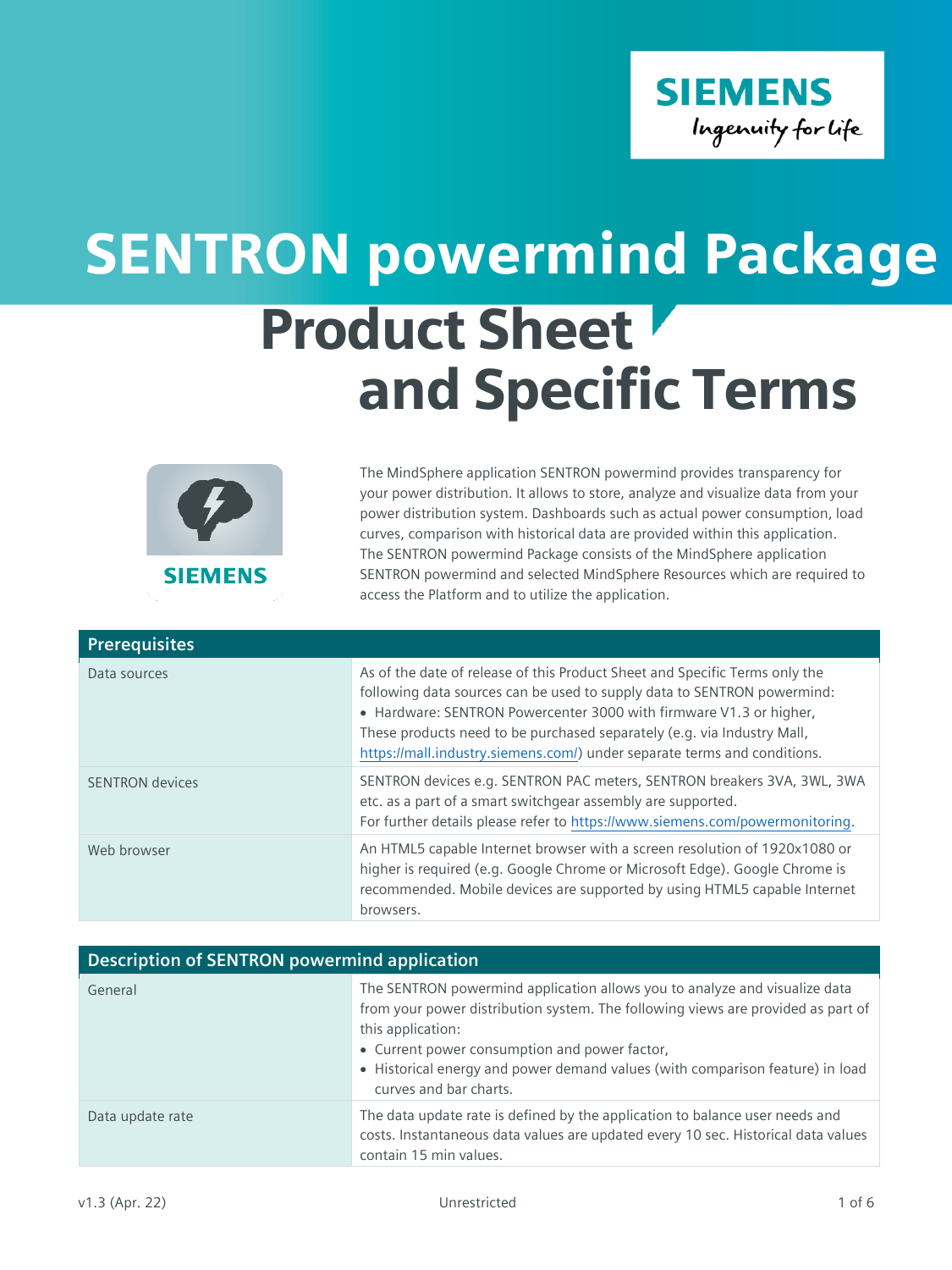| Application permissions | The SENTRON powermind application is operated in data centers in the Area<br>European Union and processes the following data:<br>• Time series data which includes the variables received from an Asset within<br>defined continuous time cycles.<br>• Asset configuration data which describes the Asset (e.g. Asset name,<br>location).                                                                                  |
|-------------------------|----------------------------------------------------------------------------------------------------------------------------------------------------------------------------------------------------------------------------------------------------------------------------------------------------------------------------------------------------------------------------------------------------------------------------|
|                         | The application performs the following activities which modify or amend Your<br>Content in your Account on your behalf:<br>Read / write access on your time series data:<br>• This application reads uploaded data from your on-premise data sources to<br>evaluate and process certain information presented in different views within<br>this application. This application writes time series data into your MindSphere |
|                         | data repository to keep the processed values available on a long-term basis.<br>Read access on your Asset configuration data:<br>• Read access on Asset configuration data is required in order to use the<br>functionalities of this application.                                                                                                                                                                         |

## **Description of MindSphere Resources**

The following MindSphere resources ("MindSphere Resources") are included in the SENTRON powermind Package. These have been selected to ensure proper operation of SENTRON powermind application. If you already have a valid subscription to a MindAccess IoT Value Plan (Small/Medium/Large), you can also subscribe to the SENTRON powermind application without additional MindSphere Resources. In such case, the Product Sheet and Specific Terms for SENTRON powermind available o[n www.mindsphere.io/terms](http://www.mindsphere.io/terms) applies.

| <b>Base Tenant</b> | The Base Tenant provides you with a dedicated Account (also referred to as<br>"Tenant") on MindSphere. It enables you to login to your Account via the<br>respective URL provided by us and is required for use of the application and<br>MindSphere Resources.<br>The Base Tenant includes 1 Admin User and provides you with the following<br>administration tools available on the MindSphere Launchpad:<br>• Usage Transparency: provides information regarding your consumption of<br>MindSphere Resources.<br>• Settings: allow managing Users, permissions, rights, roles, groups,<br>Collaborations, subtenants and tenant provider information. For every User,<br>an individual login is required. Users are also permitted to access and utilize<br>the user management for the purpose of receiving a service from you.<br>However, a user that receives a service from you shall not be granted with<br>administration rights, except for administration rights that are offered by the<br>user management of a subtenant.<br>• Asset Manager: use Asset Manager to onboard & offboard agents to your<br>Account; configure assets, asset types and aspect types; manage the Sharing<br>of assets under a Collaboration between Accounts using Cross-Tenancy. The<br>User that is entitled to administrate the Asset Manager may permit users of a<br>subtenant who receive a service from you to directly access the Asset Manager<br>in relation to the respective subtenant <sup>1</sup> .<br>• Upgrade: use Upgrade to order available upgrades to your subscribed and<br>additionally available MindSphere Resources (e.g. increase Users or agents);<br>get an overview of your requested and completed upgrades; manage pending<br>upgrade requests (authorized Users only). |
|--------------------|--------------------------------------------------------------------------------------------------------------------------------------------------------------------------------------------------------------------------------------------------------------------------------------------------------------------------------------------------------------------------------------------------------------------------------------------------------------------------------------------------------------------------------------------------------------------------------------------------------------------------------------------------------------------------------------------------------------------------------------------------------------------------------------------------------------------------------------------------------------------------------------------------------------------------------------------------------------------------------------------------------------------------------------------------------------------------------------------------------------------------------------------------------------------------------------------------------------------------------------------------------------------------------------------------------------------------------------------------------------------------------------------------------------------------------------------------------------------------------------------------------------------------------------------------------------------------------------------------------------------------------------------------------------------------------------------------------------------------------------------------------------------------------------------------|
| User               | It allows a defined number of Users to access your Account and use the<br>application.                                                                                                                                                                                                                                                                                                                                                                                                                                                                                                                                                                                                                                                                                                                                                                                                                                                                                                                                                                                                                                                                                                                                                                                                                                                                                                                                                                                                                                                                                                                                                                                                                                                                                                           |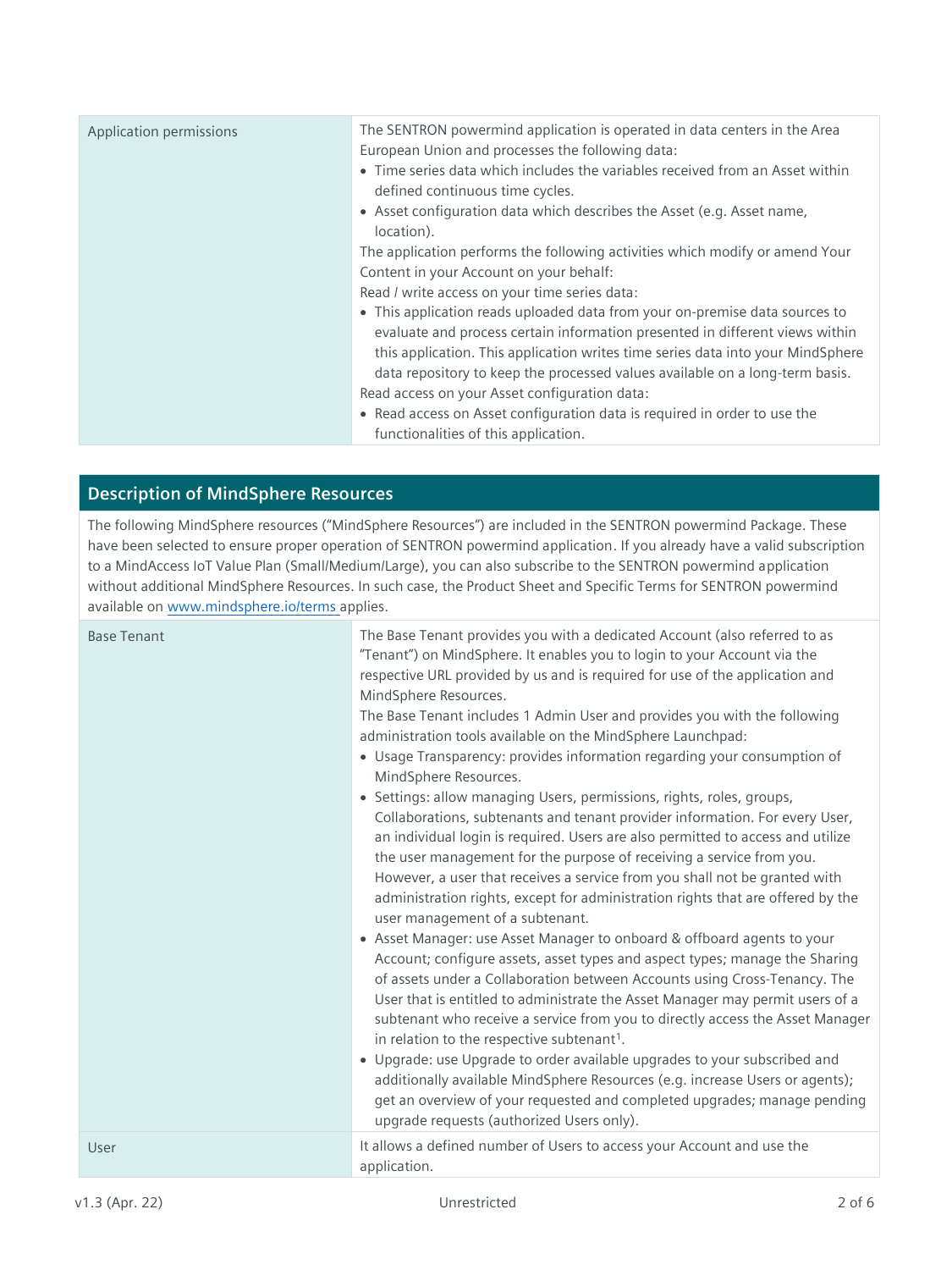| Agent                        | An agent is a software as part of a hardware device (e.g. SENTRON Powercenter<br>3000) or in the form of an application provided by Siemens or a Third Party<br>which you connect to your Account and which can ingest data into your Account<br>and send data to one or more asset instances.                                                                                                                                                                                                                                                                                                                                                                                                                             |
|------------------------------|----------------------------------------------------------------------------------------------------------------------------------------------------------------------------------------------------------------------------------------------------------------------------------------------------------------------------------------------------------------------------------------------------------------------------------------------------------------------------------------------------------------------------------------------------------------------------------------------------------------------------------------------------------------------------------------------------------------------------|
| Asset Instance               | Asset instance reflects a physical and/or logical device within your Account, e.g.<br>SENTRON device would be an asset instance. Each instance belongs to an asset<br>type.                                                                                                                                                                                                                                                                                                                                                                                                                                                                                                                                                |
| Time Series Data Ingest Rate | Time series data ingest rate represents the rate at which the sensor data is<br>ingested into the Platform. Data ingest is based on number of assets, number of<br>variables per asset, size per variable including overhead, read cycle interval and<br>sending frequency. This depends on the size of the requests containing time<br>series sent from you to the Platform. Time series data ingest rate is restricted to a<br>maximum of 100 KB/s per asset.                                                                                                                                                                                                                                                            |
| Time Series Data Storage     | Time series data storage represents the total volume of time series data ingested<br>and stored in the Platform for an Account.                                                                                                                                                                                                                                                                                                                                                                                                                                                                                                                                                                                            |
| Subtenant                    | A subtenant is a certain limited resource of a tenant and represents a subpart of<br>your own real-world organization or the real-world organization of a third party<br>that receives a service from you. It is also used to assign applications and access<br>to applications.<br>It can be used by you as part of OEM Services as described in the Specific Terms<br>for MindAccess IoT Value Plan available on www.mindsphere.io/terms. If you<br>provide your customers with OEM Services, the Specific Terms for MindAccess<br>IoT Value Plan available on www.mindsphere.io/terms shall apply accordingly to<br>the MindSphere Resources set out herein as if you had subscribed to a<br>MindAccess IoT Value Plan. |

| <b>SENTRON powermind Package Overview</b>                                                                    |                                                           |
|--------------------------------------------------------------------------------------------------------------|-----------------------------------------------------------|
| <b>Base subscription</b>                                                                                     | <b>SENTRON powermind Package</b>                          |
| SENTRON powermind application                                                                                | ✓                                                         |
| Base Tenant <sup>1</sup>                                                                                     | ✓<br>(incl. 1 Admin User)                                 |
| <b>Users</b>                                                                                                 |                                                           |
| Agent                                                                                                        | 1 data source                                             |
| Asset Instances                                                                                              | 3 SENTRON devices                                         |
| Time Series Data Ingest Rate                                                                                 | 60 B/s                                                    |
| Time Series Data Storage                                                                                     | 5 GB                                                      |
| <b>MindSphere Resources upgrade</b><br>(optional)                                                            | <b>SENTRON powermind Package upgrades</b><br>(incl. fees) |
| The SENTRON powermind Package upgrades contain the following additional MindSphere Resources and can only be |                                                           |

activated within the SENTRON powermind application.

| User       | 1 additional User                                                     | $3 \in 2$ / month         |
|------------|-----------------------------------------------------------------------|---------------------------|
| Agent      | 1 additional data source                                              | 10 € <sup>2</sup> / month |
| Subtenants | 1 Subtenant                                                           | $8 \in 2$ / month         |
|            | 5 additional SENTRON devices<br>+100 B/s Time Series Data Ingest Rate | 10 € <sup>2</sup> / month |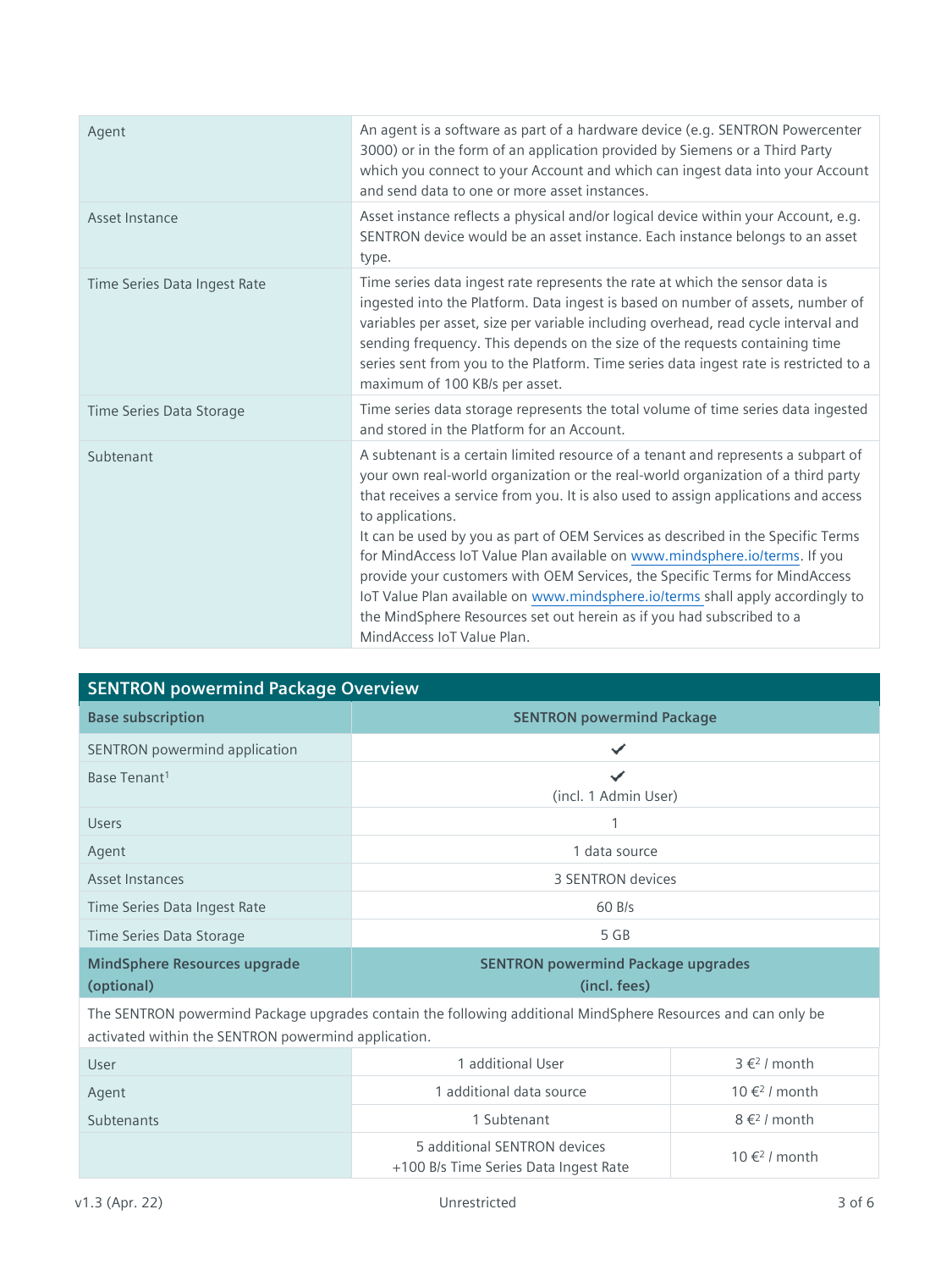| Asset Instances, Time Series Data Ingest<br>Rate and Time Series Data Storage | + 10 GB Time Series Data Storage                                                                            |                           |
|-------------------------------------------------------------------------------|-------------------------------------------------------------------------------------------------------------|---------------------------|
|                                                                               | 10 additional SENTRON devices<br>+200 B/s Time Series Data Ingest Rate<br>+ 20 GB Time Series Data Storage  | 15 € <sup>2</sup> / month |
|                                                                               | 20 additional SENTRON devices<br>+400 B/s Time Series Data Ingest Rate<br>+40 GB Time Series Data Storage   | 25 € <sup>2</sup> / month |
|                                                                               | 100 additional SENTRON devices<br>+2 KB/s Time Series Data Ingest Rate<br>+ 150 GB Time Series Data Storage | 90 $\xi^2$ / month        |

1) You can decide if a Base Tenant shall be created and provisioned to you as part of your SENTRON powermind Package base subscription or if the SENTRON powermind Package (without a Base Tenant) shall be added to an existing Account (Base Tenant or MindAccess IoT Value Plan Account). A Package can only be added to an existing Account if the Account and Package are hosted in the same data center location. If you decide to add various Packages to one existing Account, please note the following: The MindSphere Resources included in the various Packages will be combined under one Account; it is your responsibility to allocate the MindSphere Resources to the various Packages according to your needs; <sup>2)</sup> If a fee is displayed in a different currency on the product detail page [for SENTRON powermind Package](https://www.dex.siemens.com/mindsphere/applications/sentron-powermind-package) o[n http://www.mindsphere.io/store](http://www.mindsphere.io/store) in your country of residence at the date of activating any of the upgrades described herein, such displayed fee will be charged.

| <b>Specific Terms</b>                                        |                                                                                                                                                                                                                                                                                                                                                                                                                                                                                                                                                                                                                                                                                                                                                                                                                                                                                                                                                                           |
|--------------------------------------------------------------|---------------------------------------------------------------------------------------------------------------------------------------------------------------------------------------------------------------------------------------------------------------------------------------------------------------------------------------------------------------------------------------------------------------------------------------------------------------------------------------------------------------------------------------------------------------------------------------------------------------------------------------------------------------------------------------------------------------------------------------------------------------------------------------------------------------------------------------------------------------------------------------------------------------------------------------------------------------------------|
| Subscription Term for base subscription,<br>termination      | The initial Subscription Term for SENTRON powermind Package is 12 months.<br>Following expiration of the preceding initial Subscription Term, the subscription<br>automatically renews with a Subscription Term of 12 months at the then-current<br>terms made available under www.mindsphere.io/terms, unless either Party<br>notifies the other Party at least 60 days prior to the then-current expiration date<br>that it has elected not to renew.<br>Upon expiration of the Subscription Term for SENTRON powermind Package<br>without renewal, any upgraded MindSphere Resources will also be deactivated<br>and cannot be used any longer.                                                                                                                                                                                                                                                                                                                        |
| MindSphere Resources upgrade,<br>activation and deactivation | Any of the upgrades described herein may be activated or deactivated within the<br>application at any time during a valid Subscription Term for SENTRON<br>powermind Package.                                                                                                                                                                                                                                                                                                                                                                                                                                                                                                                                                                                                                                                                                                                                                                                             |
| Payment terms                                                | The subscription fee for SENTRON powermind Package is charged yearly in<br>advance.<br>Upon activation and until deactivation of an upgrade described herein, the fee<br>for the relevant upgrade is charged on a daily basis monthly in arrears.                                                                                                                                                                                                                                                                                                                                                                                                                                                                                                                                                                                                                                                                                                                         |
| Data center location                                         | Your Content processed by the MindSphere Resources is stored at rest in the<br>Area European Union as set out in the MindSphere Supplemental Terms<br>available on www.mindsphere.io/terms.                                                                                                                                                                                                                                                                                                                                                                                                                                                                                                                                                                                                                                                                                                                                                                               |
| Adaptation of fees                                           | During the Subscription Term, we may change or add new fees (collectively<br>referred to as "Fee Change") due to and to the extent required to reflect: (i)<br>changes in the quality or functionalities of the Service; (ii) material changes in<br>market conditions; (iii) general increases in wages or other employment costs;<br>and/or (iv) changes in procurement costs due to price changes made by our<br>suppliers, in each case to the extent that the changes affect our provision of the<br>agreed Service. We will notify you of any Fee Change at least 60 days in advance<br>of the effective date of the Fee Change.<br>The fees during any renewed Subscription Term will be the same as during the<br>immediately prior Subscription Term, unless we notify you of a Fee Change at<br>least 90 days prior to the end of the then-current Subscription Term, in which<br>case the communicated Fee Change will be effective upon subscription renewal. |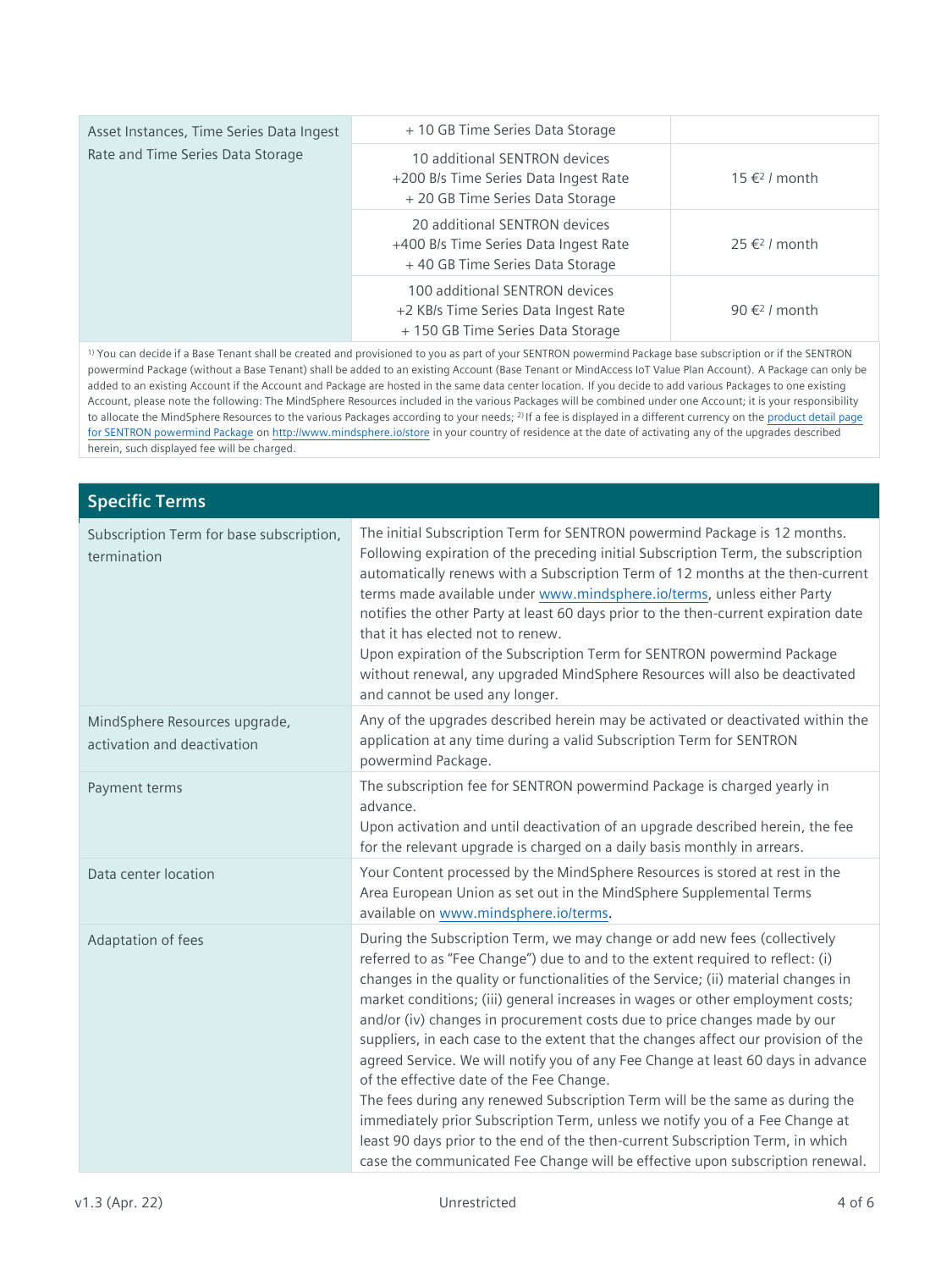| Trial                                                     | "Trial" refers to an application that has been designated as a "trial" offering in the<br>product description in the applicable Order Form. Any application delivered as a<br>Trial is a "Free of Charge Service" as that term is defined in the MMA.<br>We will notify you by email of the exact start and end date of the Subscription<br>Term for the Trial ("Free Trial Period").<br>You may terminate the Trial at any time during the Free Trial Period by providing<br>written notice to trial@mindsphere.io no later than 14 days prior to the end date<br>of the Free Trial Period. We may terminate your access to the Trial at any time<br>after receipt of your written termination notice. Termination of the Trial shall<br>also result in termination of the respective corresponding paid subscription<br>ordered.<br>During the Free Trial Period, our standard support and service level obligations<br>do not apply. We may however, at our sole discretion, make certain free of<br>charge support services available to you. Upon expiration of the Free Trial<br>Period, the Subscription Term for the respective corresponding paid subscription<br>will begin, and you will be invoiced accordingly. |
|-----------------------------------------------------------|------------------------------------------------------------------------------------------------------------------------------------------------------------------------------------------------------------------------------------------------------------------------------------------------------------------------------------------------------------------------------------------------------------------------------------------------------------------------------------------------------------------------------------------------------------------------------------------------------------------------------------------------------------------------------------------------------------------------------------------------------------------------------------------------------------------------------------------------------------------------------------------------------------------------------------------------------------------------------------------------------------------------------------------------------------------------------------------------------------------------------------------------------------------------------------------------------------------------------|
| Service Level Agreement                                   | The Monthly Uptime Percentage for the SENTRON powermind Package is 95%.<br>Monthly Uptime Percentage is defined in the MindSphere Supplemental Terms<br>available on www.mindsphere.io/terms.                                                                                                                                                                                                                                                                                                                                                                                                                                                                                                                                                                                                                                                                                                                                                                                                                                                                                                                                                                                                                                |
| Application use rights                                    | This application can be used as part of OEM Services as described in the Specific<br>Terms for MindAccess IoT Value Plan published on www.mindsphere.io/terms.<br>Under (i) your MindAccess IoT Value Plan Account (if applicable) or (ii) Base<br>Tenant (subject to your separate order of subtenants for additional fees), you<br>may permit Users of Third Parties to access and use this application for the<br>purpose of receiving a service from you.                                                                                                                                                                                                                                                                                                                                                                                                                                                                                                                                                                                                                                                                                                                                                                |
| Third Party Terms                                         | The application contains Third Party services, including open source software, or<br>software-related managed services, which are subject to additional or different<br>terms, license rights, or require certain notices by their licensor, which we are<br>obliged to pass on to you as your licensor and to which you agree to abide<br>("Third Party Terms").<br>The Third-Party Terms for SENTRON powermind application are made available<br>via the following link: https://sie.ag/MindSphere-<br>ThirdParty_SENTRONpowermind.                                                                                                                                                                                                                                                                                                                                                                                                                                                                                                                                                                                                                                                                                        |
| Changes to the Product Sheet and<br><b>Specific Terms</b> | We may update this document from time to time during a Subscription Term in<br>order to reflect any changes agreed with or imposing by our subcontractors<br>(including changes in open software license terms) or when we introduce new<br>MindSphere Resources, features, supplements, enhancements or capabilities<br>(e.g. that were not previously included with the subscription, but added for no<br>additional fee). Changes shall become binding upon release of a new version for<br>this document on www.mindsphere.io/terms.                                                                                                                                                                                                                                                                                                                                                                                                                                                                                                                                                                                                                                                                                     |
| Data Use Rights                                           | "Collected Data" means the following data collected by this application:<br>• Time series data which includes the variables received from an Asset within<br>defined continuous time cycles.<br>• Asset configuration data which describes the Asset (e.g. asset name, location).<br>• Agent configuration data.<br>You acknowledge that Collected Data may include copies made by the<br>application from certain parts of Your Content for use in accordance with this<br>Product Sheet & Specific Terms. During and after the Subscription Term, Siemens<br>and its business partners may use Collected Data for Siemens' internal purposes<br>(e.g. development and improvement of products and services).                                                                                                                                                                                                                                                                                                                                                                                                                                                                                                               |